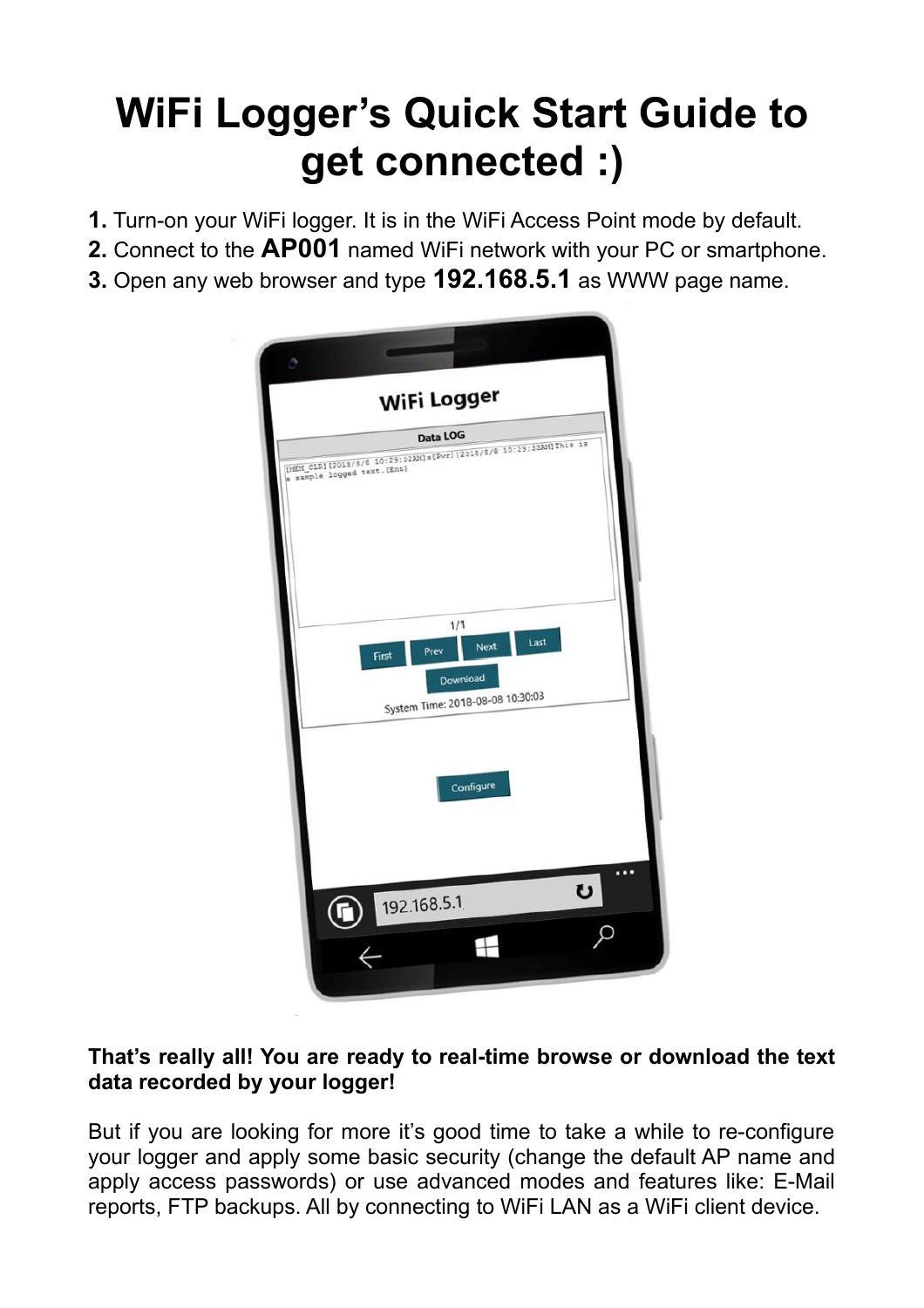### **WiFi Network Settings & WiFi Modes available:**

**Access Point:** WiFi Logger is working as an WiFi Access Point. You can connect to it with other WiFi enabled devices. It's a default working mode. Please set your own, different than default SSID name, security standard and password to assure system's security. WiFi logger IP address is **192.168.5.1**

**Access Point Hidden**: same as Access Point mode but SSID is hidden.

| <b>WiFi Network Settings</b>                                                     |                     |  |
|----------------------------------------------------------------------------------|---------------------|--|
| WiFi MODE<br>Please mind to reboot your device after changing the WiFi settings. | <b>ACCESS POINT</b> |  |
| MAC address                                                                      | 2C:3A:E8:01:13:17   |  |

| <b>ACCESS POINT SECURITY</b>                                                          | WPA-PSK / WPA2-PSK |
|---------------------------------------------------------------------------------------|--------------------|
| ACCESS POINT NAME (SSID)<br>Case sensitive, maximum 30 characters.                    | <b>AP001</b>       |
| ACCESS POINT PASSWORD<br>Case sensitive, minimum 8 characters, maximum 30 characters. | **************     |

**WiFi client:** WiFi Logger acts as an WiFi device and connects to other Access Point as a client and get Internet access. This feature is required to

enable advanced options like FTP Backup, E-Mail reporting.

| <b>WIFI CLIENT Settings</b>                                                            |                                          |  |
|----------------------------------------------------------------------------------------|------------------------------------------|--|
| WIFI NETWORK NAME (SSID)<br>Case sensitive, maximum 30 characters.                     | <b>SSID</b>                              |  |
| WIFI NETWORK PASSWORD<br>Case sensitive, minimum 8 characters, maximum 30 characters.  |                                          |  |
| WIFI NETWORK STATUS                                                                    | IP Address = 192.168.1.52, RSSI = -75dBm |  |
| Time Zone                                                                              | $(GMT + 1:00)$                           |  |
| <b>FTP CLIENT</b>                                                                      | Send every 15 minutes                    |  |
| E-mail CLIENT                                                                          | Send every 15 minutes                    |  |
| <b>WWW PASSWORD</b><br>Case sensitive, maximum 30 characters, for disable leave empty. | Password                                 |  |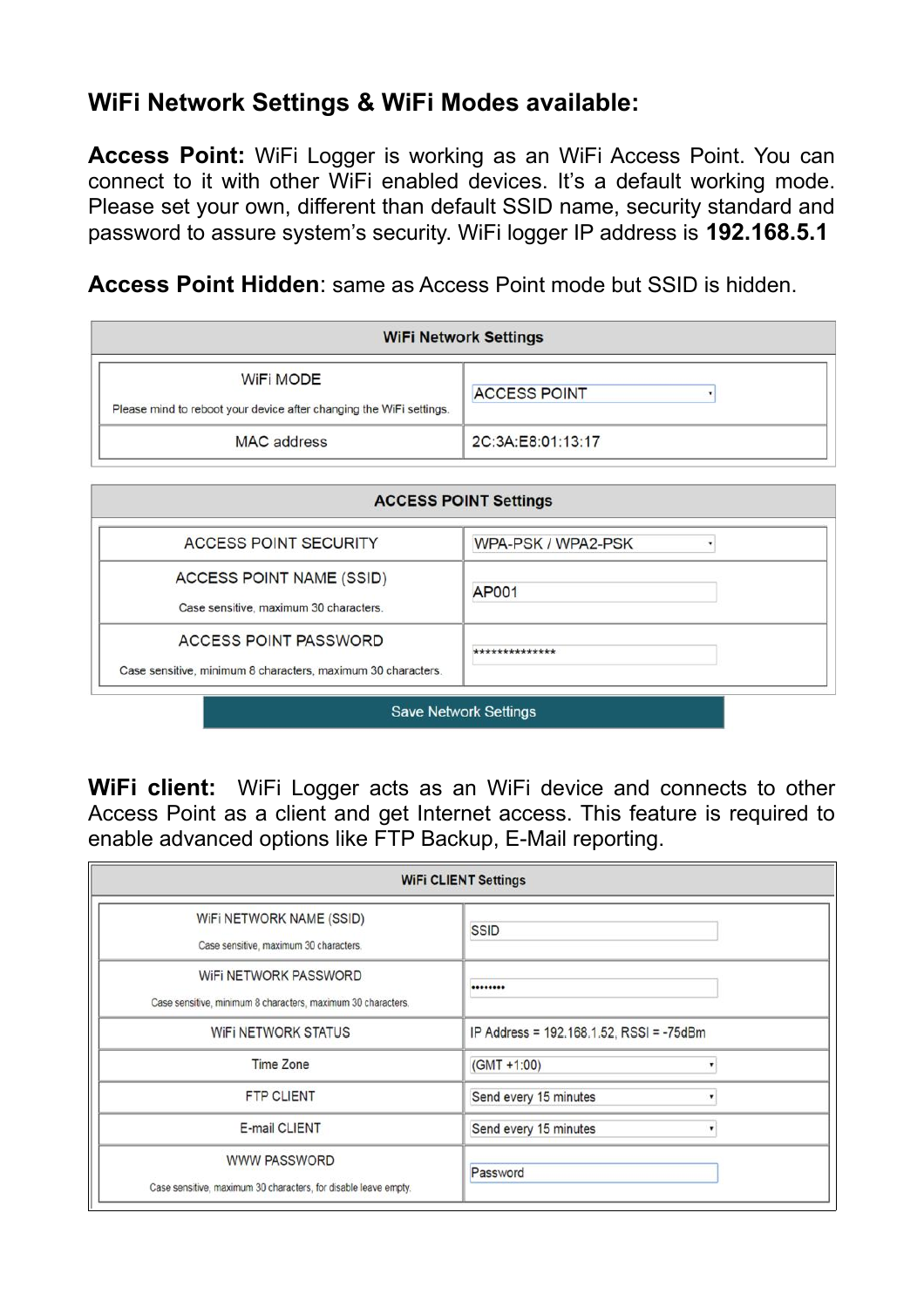When connected in WiFi Client Mode you can see the DHCP assigned IP number and WiFi signal strength (RSSI). Please assure RSSI better than -80dBm for stable connections.

**TIP:** *It's a good idea to write down the unique hardware MAC address of your WiFi Logger. MAC may be useful to set the static IP assignment for WiFi Logger on your Access Point DHCP server (advanced users only).*

**TIP:** *When changing from default AP mode to WiFi Client mode the DHCP assigned IP address of device is yet unknown. Please refresh the configuration page several times after "Save Network Settings". The logger would display the assigned IP address in it's WiFi Network Status field. Remember it for further operations and reboot your WiFi Logger to connect to it's new IP address (192.168.1.52 in our example picture) with web browser.*

**TIP:** *it's possible to set WWW access password to block unauthorized WWW access. User name is admin, password can be set by the user. Setting the blank password will disable the WWW logging feature (default setting).* 

#### **FTP backup option**

It's possible to configure the WiFi Logger to backup the data in 1KB, 8KB, 32KB or 64KB portions to text file on configured remote FTP server. Enter your FTP server, port, user and file name and save the settings. The data backup frequency may be set for 15 minutes, 1 hour or 1 day in WiFi client settings section (it's disabled by default).

| <b>FTP CLIENT Settings</b>                                    |              |  |
|---------------------------------------------------------------|--------------|--|
| <b>FTP Server NAME</b><br>Maximum 30 characters.              | domain.com   |  |
| FTP Port                                                      | 21           |  |
| FTP USER<br>Case sensitive, maximum 30 characters.            | ftpUser      |  |
| <b>FTP PASSWORD</b><br>Case sensitive, maximum 30 characters. | ************ |  |
| FTP Report max size                                           | 1KB          |  |
| Log File Name<br>Case sensitive, Maximum 30 characters.       | Log.txt      |  |